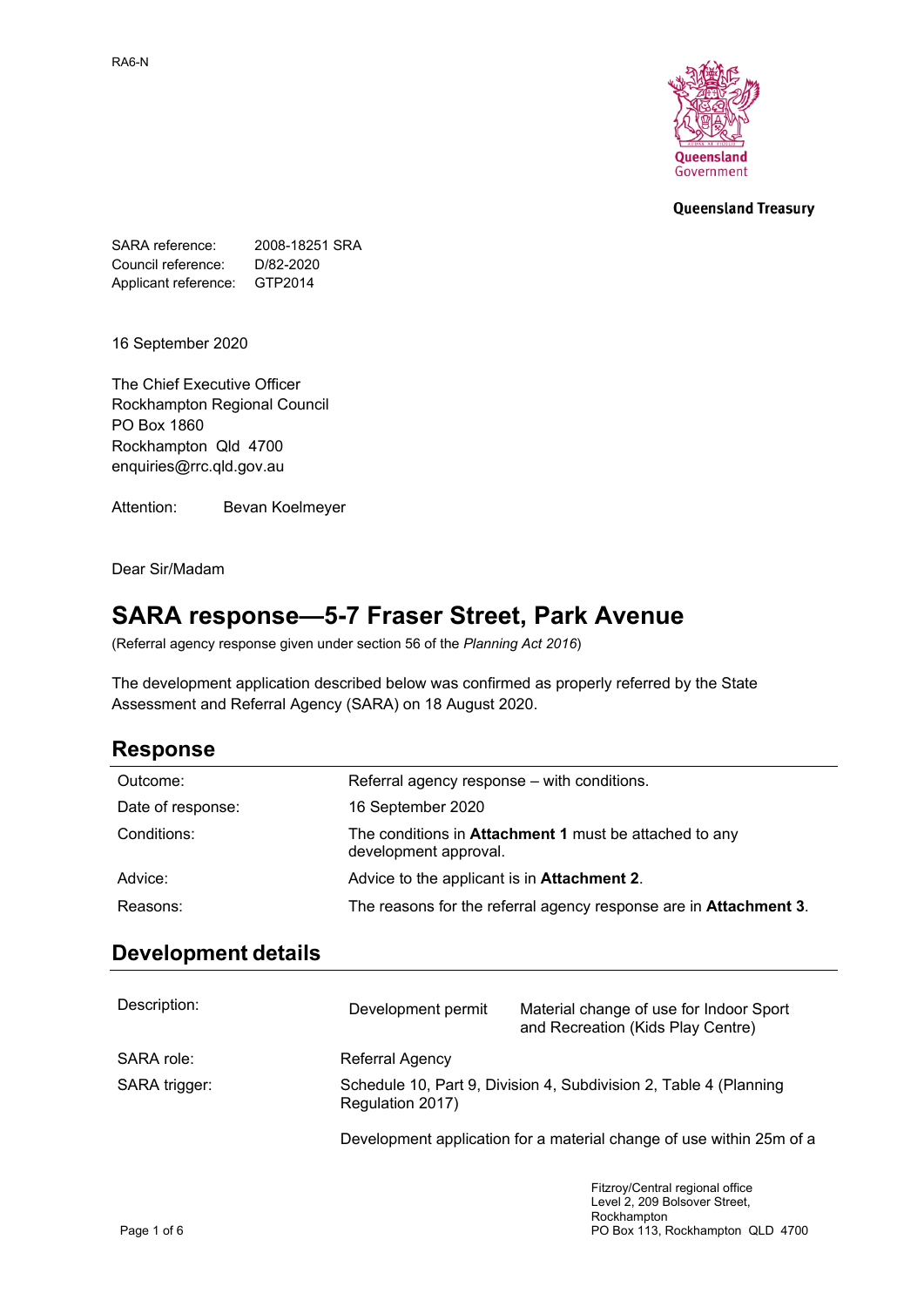|                            | railway corridor                                                                               |
|----------------------------|------------------------------------------------------------------------------------------------|
| SARA reference:            | 2008-18251 SRA                                                                                 |
| Assessment Manager:        | Rockhampton Regional Council                                                                   |
| Street address:            | 5-7 Fraser Street, Park Avenue; Fraser Street, Park Avenue                                     |
| Real property description: | Lot 77 on SP142293; lot A on AP7235                                                            |
| Applicant name:            | Oasis New Life Centre Property Limited                                                         |
| Applicant contact details: | c/- Gideon Town Planning<br>PO Box 450<br>Rockhampton QLD 4700<br>gg@gideontownplanning.com.au |

### **Representations**

An applicant may make representations to a concurrence agency, at any time before the application is decided, about changing a matter in the referral agency response (s.30 Development Assessment Rules) Copies of the relevant provisions are in **Attachment 4**.

A copy of this response has been sent to the applicant for their information.

For further information please contact Tracey Beath, Senior Planning Officer, on (07) 4924 2917 or via email RockhamptonSARA@dsdmip.qld.gov.au, who will be pleased to assist.

Yours sincerely

Anthony Walsh Manager Planning

cc Oasis New Life Centre Property Limited c/- Gideon Town Planning, gg@gideontownplanning.com.au

enc Attachment 1 - Referral agency conditions Attachment 2 - Advice to the applicant Attachment 3 - Reasons for referral agency response Attachment 4 - Representations provisions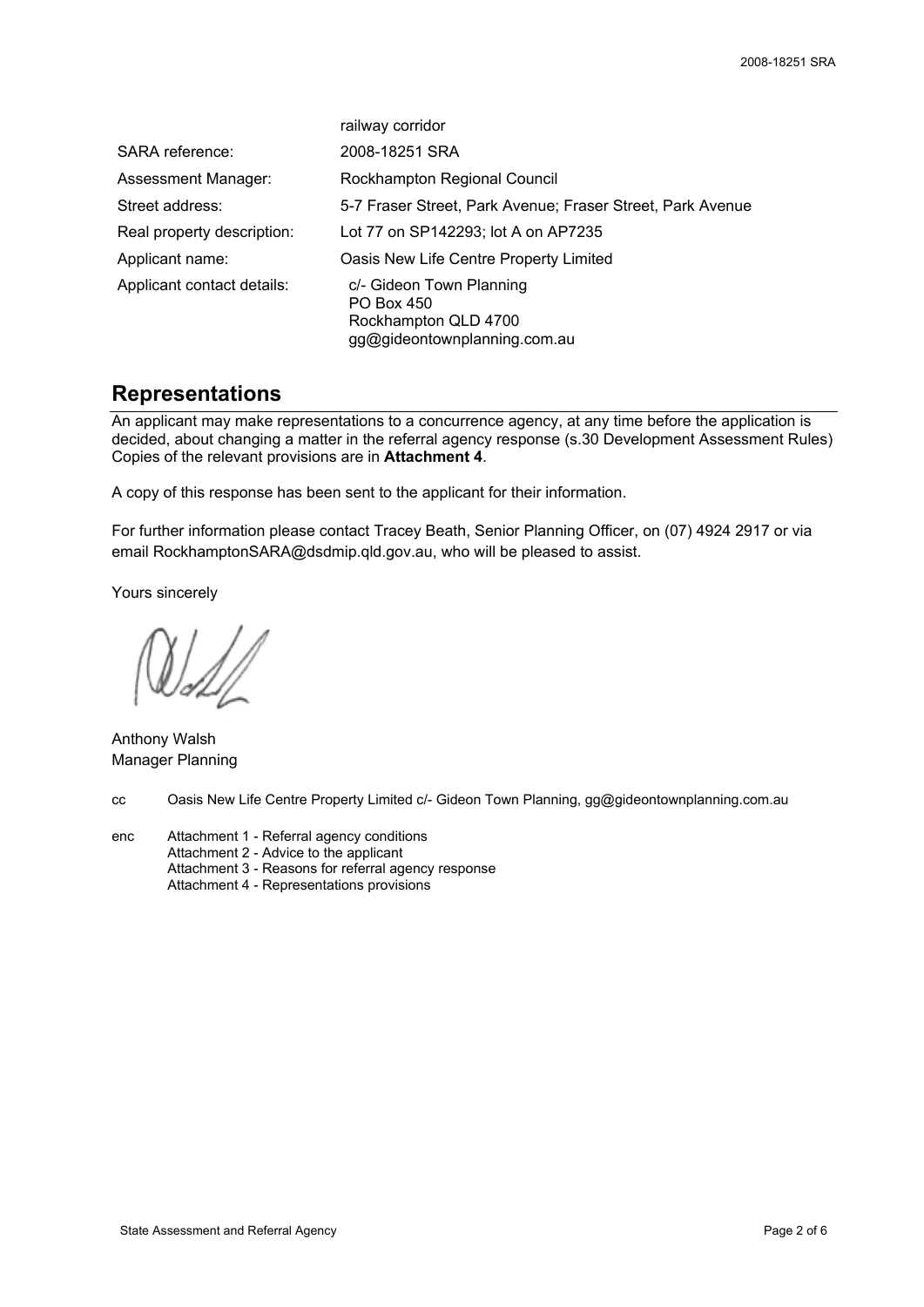## **Attachment 1—Referral agency conditions**

(Under section 56(1)(b)(i) of the *Planning Act 2016* the following conditions must be attached to any development approval relating to this application)

| No. | <b>Conditions</b>                                                                                                                                                                                                                                                                                                                                                                                                                                                                                           | <b>Condition timing</b>   |
|-----|-------------------------------------------------------------------------------------------------------------------------------------------------------------------------------------------------------------------------------------------------------------------------------------------------------------------------------------------------------------------------------------------------------------------------------------------------------------------------------------------------------------|---------------------------|
|     | Material change of use                                                                                                                                                                                                                                                                                                                                                                                                                                                                                      |                           |
|     | Schedule 10, part 9, division 4, subdivision 2, table 4—The chief executive administering the Planning<br>Act 2016 nominates the Director-General of the Department of Transport and Main Roads to be the<br>enforcement authority for the development to which this development approval relates for the<br>administration and enforcement of any matter relating to the following condition(s):                                                                                                           |                           |
| 1.  | Stormwater management of the development must ensure no<br>(a)<br>worsening or actionable nuisance to the railway corridor.<br>(b) Any works on the land must not:<br>create any new discharge points for stormwater runoff onto<br>(i)<br>the railway;<br>(ii)<br>interfere with and/or cause damage to the existing<br>stormwater drainage on the railway;<br>surcharge any existing culvert or drain on the railway;<br>(iii)<br>reduce the quality of stormwater discharge onto the<br>(iv)<br>railway. | (a) and (b): At all times |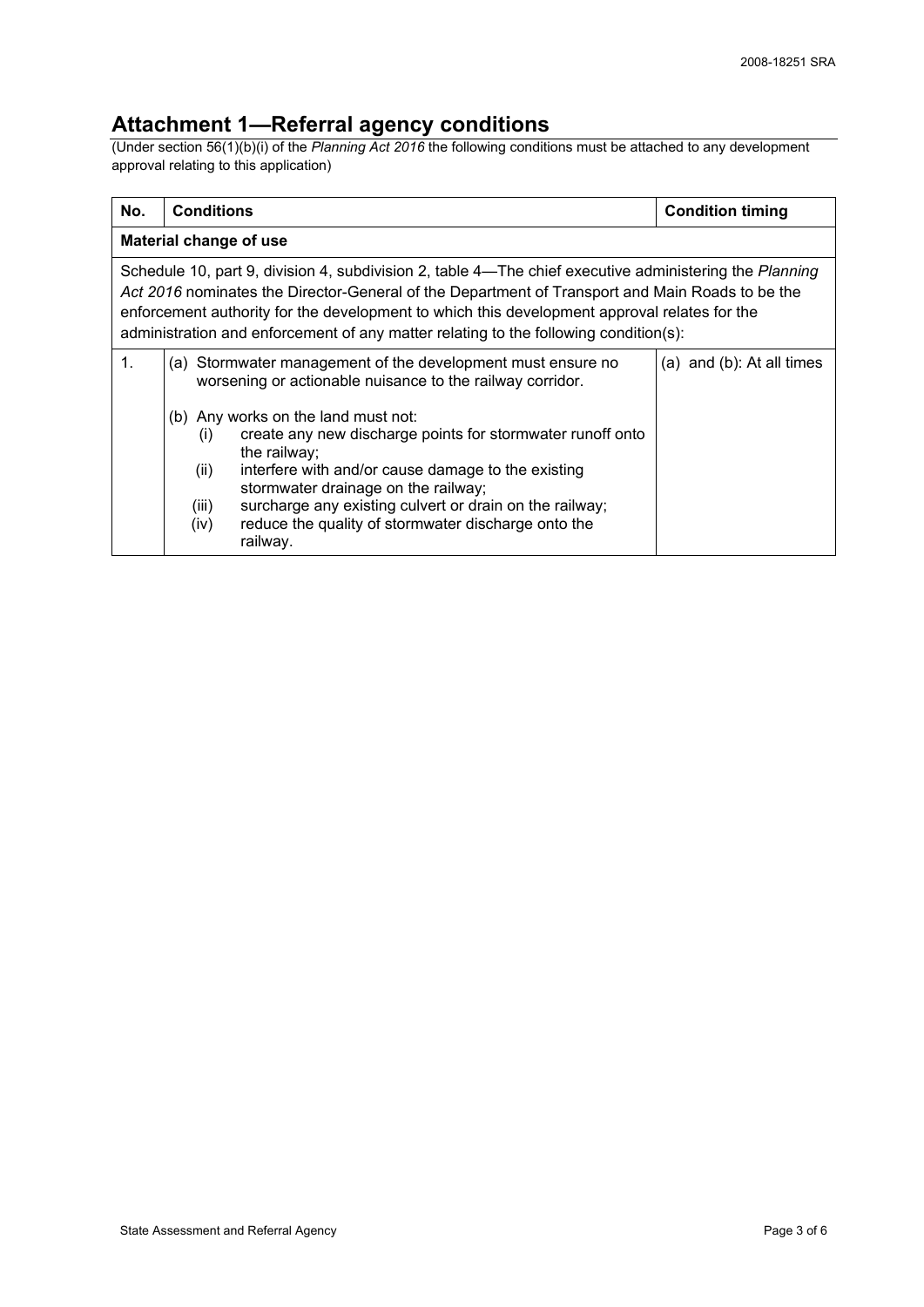# **Attachment 2—Advice to the applicant**

| <b>General advice</b> |                                                                                                                                                                                                                                                                                                                                                                                                                                                                                                                                |
|-----------------------|--------------------------------------------------------------------------------------------------------------------------------------------------------------------------------------------------------------------------------------------------------------------------------------------------------------------------------------------------------------------------------------------------------------------------------------------------------------------------------------------------------------------------------|
| 1.                    | Terms and phrases used in this document are defined in the Planning Act 2016 its regulation or<br>the State Development Assessment Provisions (SDAP) v2.6. If a word remains undefined it has<br>its ordinary meaning.                                                                                                                                                                                                                                                                                                         |
| 2.                    | The application material included the plan Proposed Play Extension Site Plan dated 28<br>October 2014, drawing number AR.01, revision P1. This plan showed an area identified as<br>'proposed covered carpark' along the rear boundary of the site, adjacent to a railway corridor. It<br>has been confirmed that the 'proposed covered carpark' is an existing structure (i.e. is not part<br>of the current development application) and that no works in this area are proposed as part of<br>this development application. |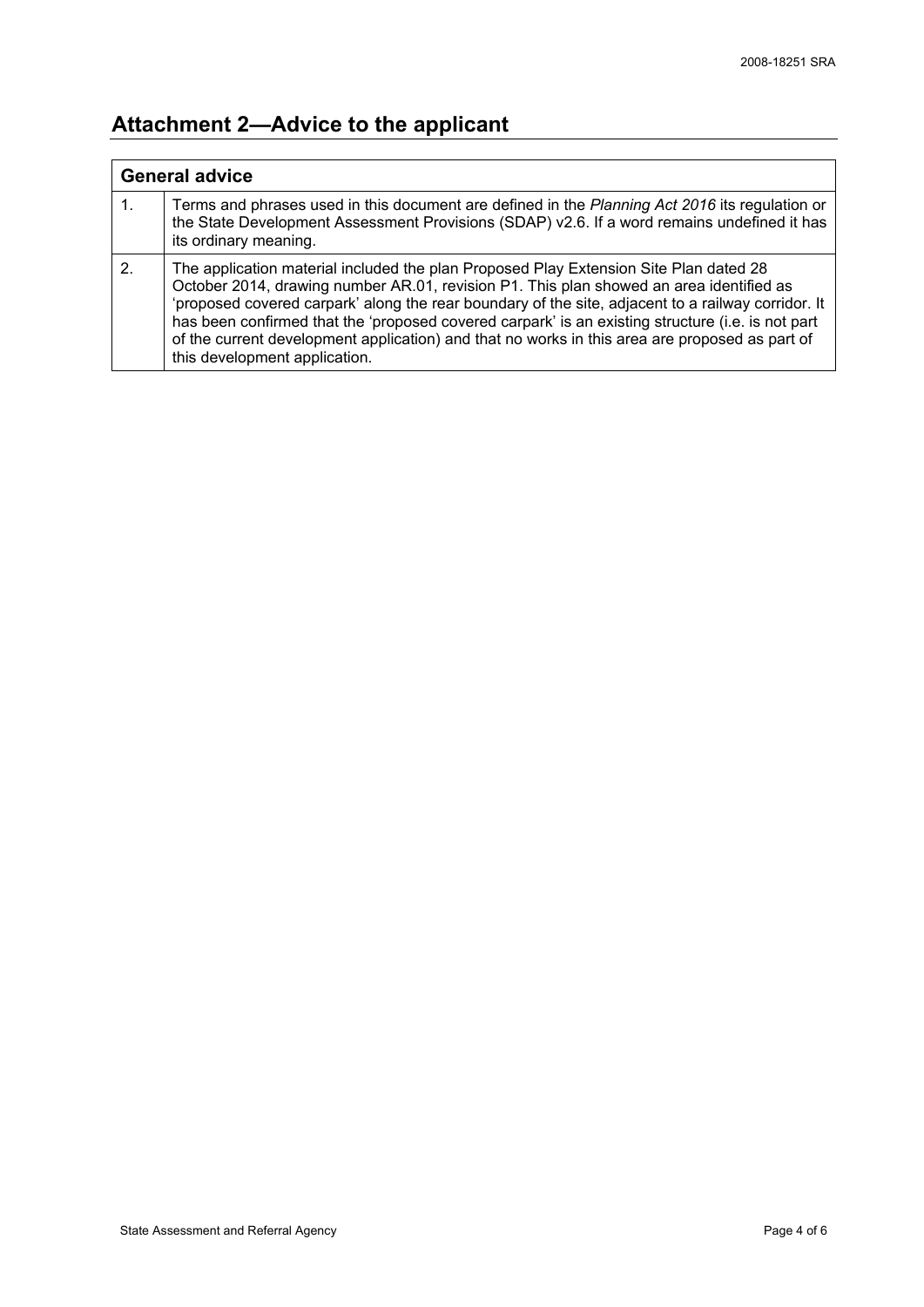## **Attachment 3—Reasons for referral agency response**

(Given under section 56(7) of the *Planning Act 2016*)

#### **The reasons for SARA's decision are:**

- the proposed development is for a children's play area
- the proposed development is set back from the railway corridor that adjoins the northern boundary of the site
- access to the site is via Fraser Street (local road). No access to, or crossing of, the railway corridor is required
- stormwater from the site is not considered to adversely impact on the railway corridor
- the development complies with relevant provisions of State code 2 of the State Development Assessment Provisions, version 2.6, subject to the implementation of conditions.

#### **Material used in the assessment of the application:**

- The development application material and submitted plans
- *Planning Act 2016*
- Planning Regulation 2017
- The *State Development Assessment Provisions* (version 2.6)
- The Development Assessment Rules
- SARA DA Mapping system